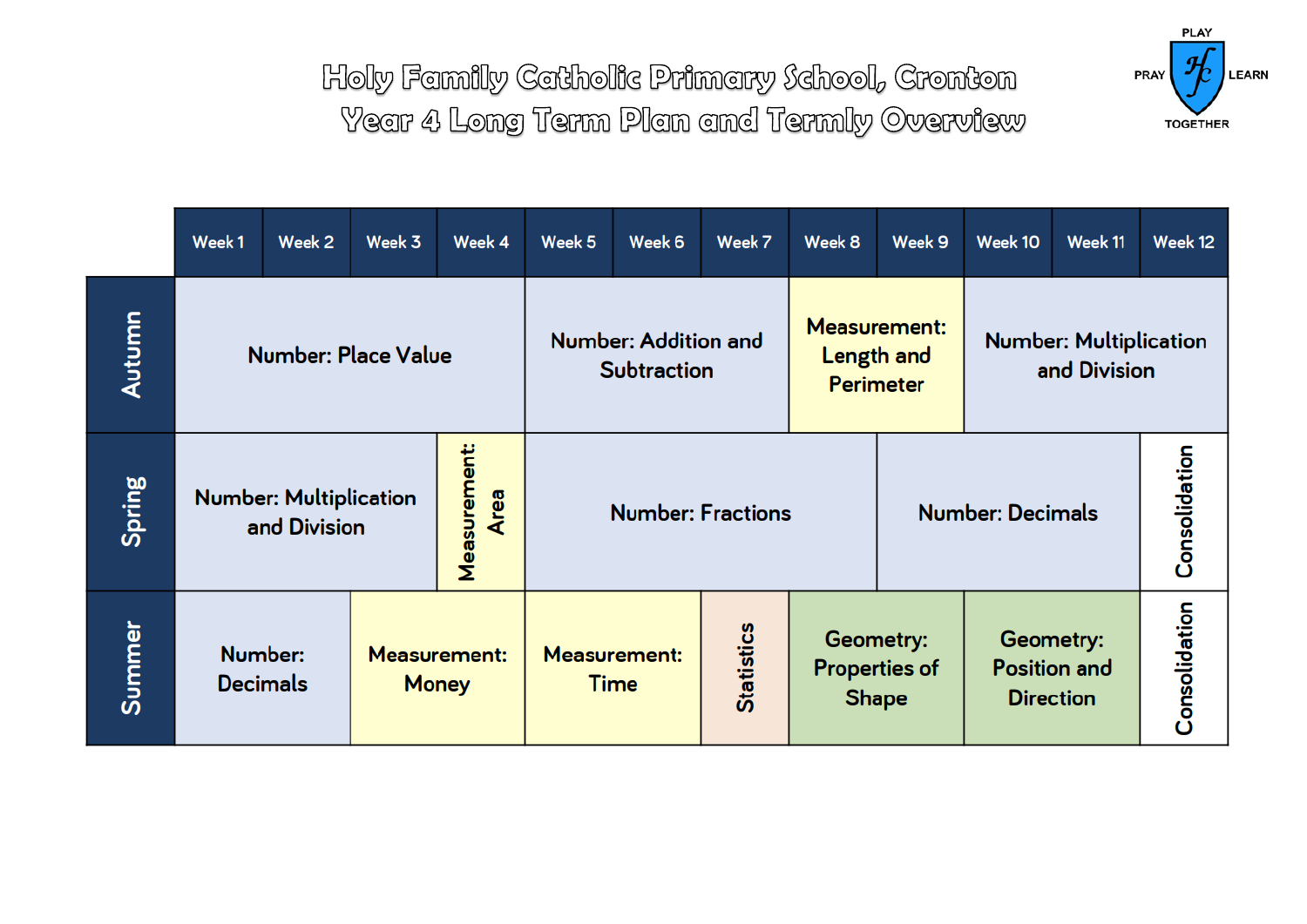

| Year 4 - Autumn Term                                                                                                                                                                                                                                                                                                                                                                                                                                                                                                                                                                                                                                                                                                                     |                                                                                                                                                                                                                                                                                                                                                            |                                                                                                                                                                                                       |                                                                                                                                                                                                                                                                                                                                                                                                                                                                                                                                                                                                |  |  |  |  |
|------------------------------------------------------------------------------------------------------------------------------------------------------------------------------------------------------------------------------------------------------------------------------------------------------------------------------------------------------------------------------------------------------------------------------------------------------------------------------------------------------------------------------------------------------------------------------------------------------------------------------------------------------------------------------------------------------------------------------------------|------------------------------------------------------------------------------------------------------------------------------------------------------------------------------------------------------------------------------------------------------------------------------------------------------------------------------------------------------------|-------------------------------------------------------------------------------------------------------------------------------------------------------------------------------------------------------|------------------------------------------------------------------------------------------------------------------------------------------------------------------------------------------------------------------------------------------------------------------------------------------------------------------------------------------------------------------------------------------------------------------------------------------------------------------------------------------------------------------------------------------------------------------------------------------------|--|--|--|--|
| <b>Number: Place Value</b>                                                                                                                                                                                                                                                                                                                                                                                                                                                                                                                                                                                                                                                                                                               | <b>Number: Addition and</b><br><b>Subtraction</b>                                                                                                                                                                                                                                                                                                          | <b>Measurement: Length and</b><br><b>Perimeter</b>                                                                                                                                                    | <b>Number: Multiplication and</b><br><b>Division</b>                                                                                                                                                                                                                                                                                                                                                                                                                                                                                                                                           |  |  |  |  |
| Count in multiples of 6, 7, 9, 25 and<br>1000<br>Find 1000 more or less than a given<br>number<br>Recognise the place value of each digit<br>in a four-digit number (thousands,<br>hundreds, tens, and ones)<br>Order and compare numbers beyond<br>1000<br>Identify, represent and estimate<br>numbers using different representations<br>Round any number to the nearest 10,<br>100 or 1000<br>Solve number and practical problems<br>that involve all of the above and with<br>increasingly large positive numbers<br>Count backwards through zero to<br>include negative numbers<br>Read Roman numerals to 100 (I to C)<br>and know that over time, the numeral<br>system changed to include the concept<br>of zero and place value. | Add and subtract numbers with up to<br>4 digits using the formal written<br>methods of columnar addition and<br>subtraction where appropriate<br>Estimate and use inverse operations<br>to check answers to a calculation<br>Solve addition and subtraction two-<br>step problems in contexts, deciding<br>which operations and methods to<br>use and why. | Measure and calculate the perimeter<br>of a rectilinear figure (including<br>squares) in centimetres and metres<br>Convert between different units of<br>measure [for example, kilometre to<br>metre] | Recall multiplication and division<br>facts for multiplication tables up to<br>$12 \times 12$<br>Count in multiples of 6, 7, 9, 25 and<br>1,000<br>Use place value, known and derived<br>facts to multiply and divide mentally,<br>including: multiplying by 0 and 1;<br>dividing by 1; multiplying together<br>three numbers<br>Solve problems involving multiplying<br>and adding, including using the<br>distributive law to multiply two digit<br>numbers by one digit, integer scaling<br>problems and harder<br>correspondence problems such as n<br>objects are connected to m objects. |  |  |  |  |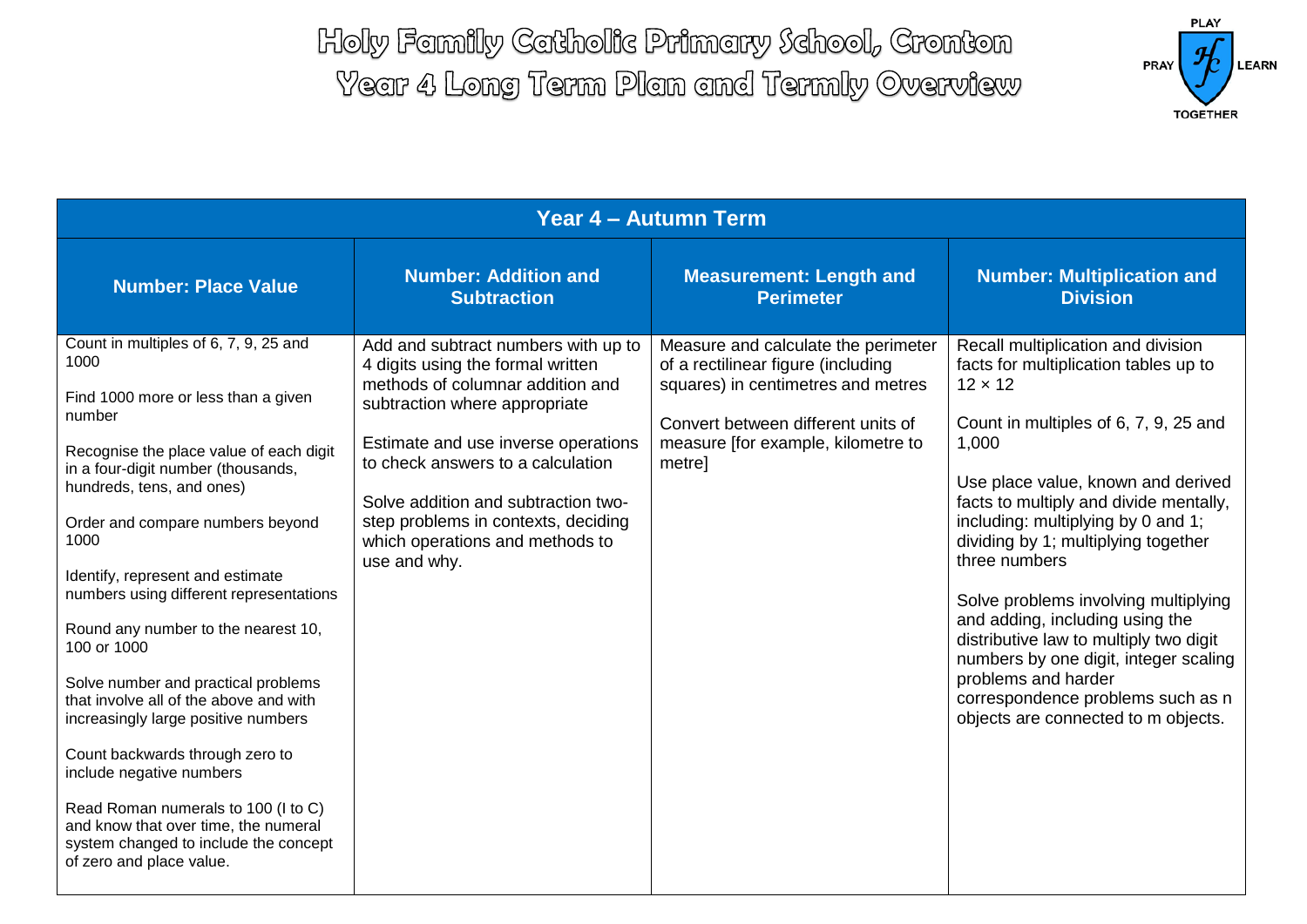

| <b>Year 4 - Spring Term</b>                                                                                                                                                                                                                                                                     |                                                            |                                                                                                                                                                                                                                     |                                                                                                                                                                                                                                                           |  |  |  |  |
|-------------------------------------------------------------------------------------------------------------------------------------------------------------------------------------------------------------------------------------------------------------------------------------------------|------------------------------------------------------------|-------------------------------------------------------------------------------------------------------------------------------------------------------------------------------------------------------------------------------------|-----------------------------------------------------------------------------------------------------------------------------------------------------------------------------------------------------------------------------------------------------------|--|--|--|--|
| <b>Number: Multiplication and</b><br><b>Division</b>                                                                                                                                                                                                                                            | <b>Measurement: Area</b>                                   | <b>Number: Fractions</b>                                                                                                                                                                                                            | <b>Number: Decimals</b>                                                                                                                                                                                                                                   |  |  |  |  |
| Recall multiplication and division<br>facts for multiplication tables up<br>to $12 \times 12$<br>Use place value, known and<br>derived facts to multiply and<br>divide mentally, including:<br>multiplying by 0 and 1; dividing by<br>1; multiplying together three                             | Find the area of rectilinear<br>shapes by counting squares | Recognise and show, using<br>diagrams, families of common<br>equivalent fractions<br>Count up and down in<br>hundredths; recognise that<br>hundredths arise when dividing<br>an object by one hundred and<br>dividing tenths by ten | Recognise and write decimal<br>equivalents of any number of<br>tenths or hundredths<br>Find the effect of dividing a one-<br>or two-digit number by 10 and<br>100, identifying the value of the<br>digits in the answer as ones,<br>tenths and hundredths |  |  |  |  |
| numbers<br>Recognise and use factor pairs<br>and commutativity in mental<br>calculations<br>Multiply two-digit and three-digit<br>numbers by a one-digit number                                                                                                                                 |                                                            | Solve problems involving<br>increasingly harder fractions to<br>calculate quantities, and fractions<br>to divide quantities, including<br>non-unit fractions where the<br>answer is a whole number                                  | Solve simple measure and<br>money problems involving<br>fractions and decimals to two<br>decimal places<br>Convert between different units of<br>measure [for example, kilometre                                                                          |  |  |  |  |
| using formal written layout<br>Solve problems involving<br>multiplying and adding, including<br>using the distributive law to<br>multiply two digit numbers by one<br>digit, integer scaling problems<br>and harder correspondence<br>problems such as n objects are<br>connected to m objects. |                                                            | Add and subtract fractions with<br>the same denominator                                                                                                                                                                             | to metre]                                                                                                                                                                                                                                                 |  |  |  |  |